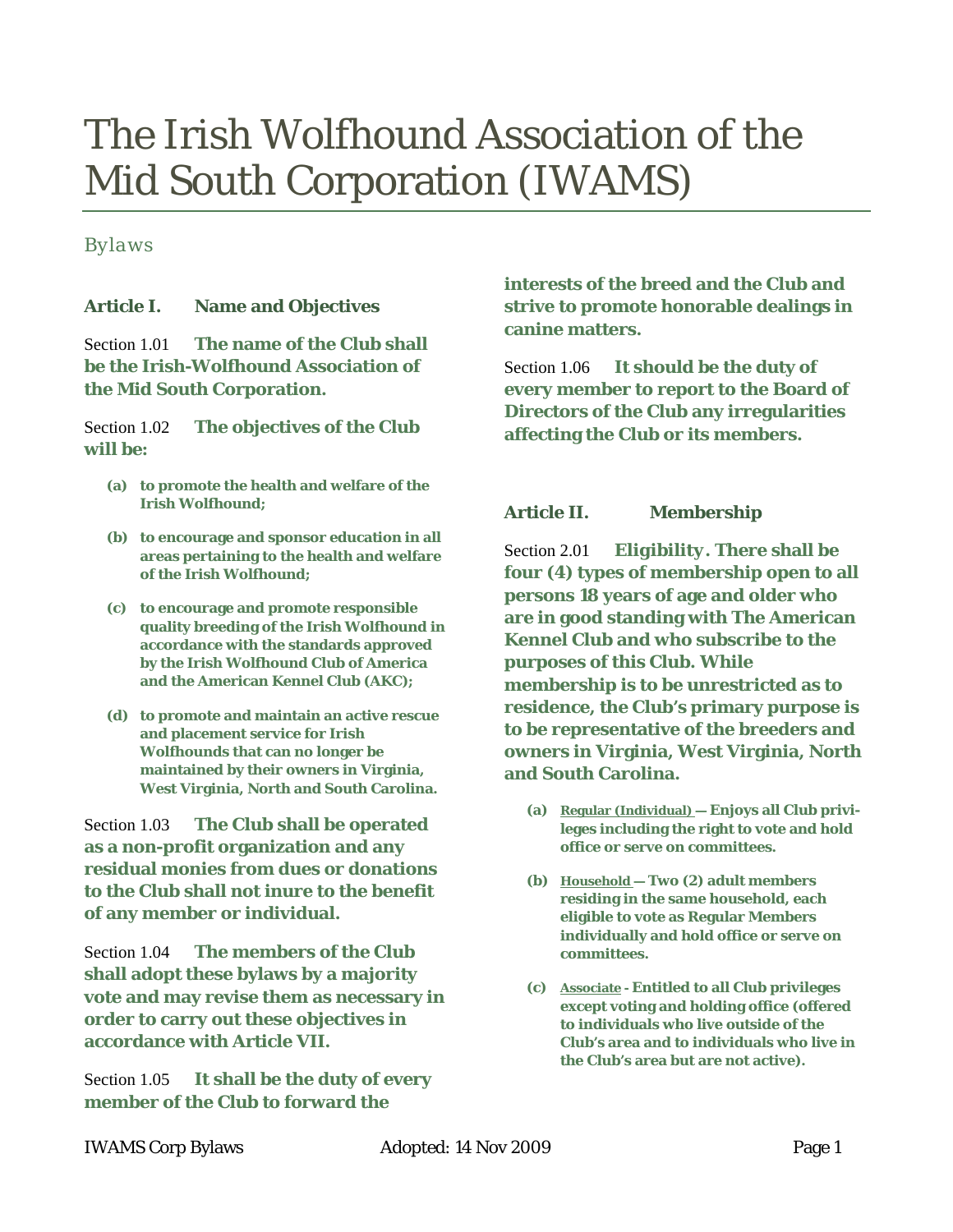**(d) Junior — Open to children under 18 years of age; a non-voting/non-office holding membership which may automatically convert to regular membership at age 18.**

Section 2.02 *Dues.* **Membership dues will be set by the Board of Directors, subject to the approval of the Regular Membership and shall not exceed \$100 per year. If dues are to change for the ensuing years, the revised assessment rates must be voted upon and approved by the Board of Directors no later than the third quarter Board Meeting. Revised assessment rates shall be reported to the membership for approval at the next annual meeting following the Board meeting.** 

**(a) Annual membership dues become due and payable on January 1 of each calendar year and shall be deemed to be in arrears if not paid by that date. Dues notices will be sent by the Treasurer to the Club membership two months before the due date. Members joining the Club after June 30 shall pay half the annual dues for that year.** 

Section 2.03 *Election to Membership.* **Each applicant for membership shall apply on a form as approved by the Board of Directors and which shall provide that the applicant agrees to abide by these bylaws. The application shall state the name, address, and occupation of the applicant and for Regular and Household members it shall carry the endorsement of two members in good standing. For Junior members, the application shall state the name and address of the applicant and shall carry the endorsement of one member in good standing. For Associate members, the application shall state the name, address and occupation of the applicant without the need of an endorsement by a member in good standing. Accompanying the** 

**application, the prospective member shall submit dues payment for the current year. All applications are to be filed with the Secretary. The Board of Directors shall elect new candidates by a simple majority vote with a quorum present. Candidates whose names have not been accepted by the Board after two separate ballots must be presented at the next Club meeting for a membership vote by secret ballot. Affirmative votes by 2/3rds of the regular members present at the meeting are required to elect the candidate for membership. Applicants who have been rejected by the Club may not reapply within six months after such rejection.**

# Section 2.04 *Termination of Membership.* **Memberships may be terminated:**

- **(a)** *by resignation***. Any member in good standing may resign from the Club upon written notice to the Secretary, but no member may resign when in debt to the Club. Obligations other than dues are considered a debt to the Club and must be paid in full prior to resignation.**
- **(b)** *by lapsing***. A membership will be considered as lapsed and automatically terminated if such member's dues remain unpaid 120 days after the first day of the fiscal year; however, the board may grant an additional 90 days of grace to such delinquent members in meritorious cases. In no case may a person be entitled to vote at any Club meeting whose dues are unpaid as of the date of that meeting.**
- **(c)** *by expulsion***. A membership may be terminated by expulsion following a recommendation from the Board of Directors to the general membership. The Board must vote to expel by a 2/3rds majority. The Club membership must be a simple majority of those voting as provided i[n Article III](#page-2-0) of these bylaws.**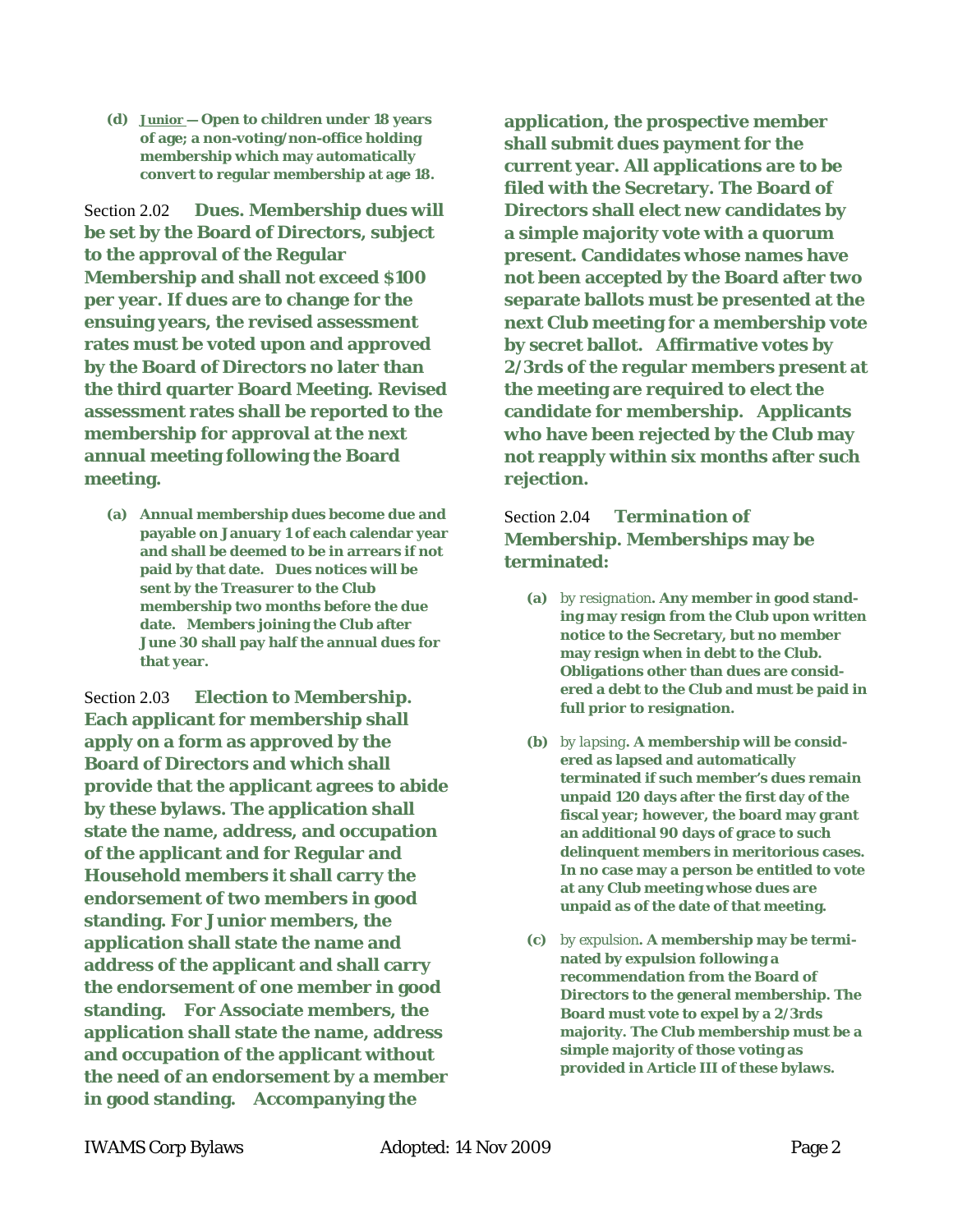#### <span id="page-2-0"></span>**Article III. Meetings and Voting**

Section 3.01 *Club Meetings***. The Club will hold a minimum of one general meeting each year identified as the annual meeting. The annual meeting shall be held during the last quarter of the year. Written notice of the required annual meeting and any subsequent meetings that may be held during the year must be mailed at least three weeks prior to the date of the meeting(s). A quorum for such meetings shall be a majority of the Board plus 10% of regular members in good standing and an Irish Wolfhound must be in attendance.** 

Section 3.02 *Special Club Meetings***. A special meeting of the Club may be called by the President upon written request of five members of the Club or by a majority of the Board of Directors. Written notice of the meeting, stating the purpose, shall be mailed by the Secretary at least two weeks prior to the meeting date to allow members to make travel arrangements. No other Club business may be transacted at special meetings. The quorum for such a meeting shall be a majority of the Board plus 10% of the members in good standing.**

Section 3.03 *Board Meetings***. The Board of Directors shall hold four meetings annually; one each quarter. The fall meeting shall be held in conjunction with the annual general meeting. Due to the geographic location of the Board members, teleconferencing or other similar means may be employed to facilitate the remaining three meetings. A quorum for such meetings shall be a majority of the Board. The agenda will be set by the President at least five days prior to the date of the meeting. If there is business that cannot** **wait until the next scheduled meeting, a special meeting will be convened in accordance with [Section 3.04.](#page-2-1)** 

<span id="page-2-1"></span>Section 3.04 *Special Board Meeting.* **The Board of Directors shall hold special meetings at the discretion of the President or at the written request of three members of the Board. The Secretary will send notice of the meeting stating the purpose at least two weeks prior to the meeting to ensure members ample scheduling time. No business other than that stated in the meeting notice shall be transacted. The quorum for the meeting shall be a majority of the Board.** 

Section 3.05 *Voting.* **Each Regular Member in good standing shall be entitled to vote on each question presented at any full meeting of the Club. Proxy voting will not be permitted at any Club or Board meeting or election.**

#### **Article IV. Officers and Directors**

<span id="page-2-2"></span>Section 4.01 *Board of Directors.* **The Board shall be comprised of President, Vice President, Secretary, Treasurer and one Director-at-large and shall be elected for a period of two years at the Club's annual meeting held in odd numbered years. General management of the Club's affairs shall be entrusted to the Board of Directors.**

**(a) The offices of the Secretary and Treasurer may be held by the same person in which case the Board shall be comprised of the 3 individual officers and two Directors-at-Large. One of the two Directors-at-Large will be elected to a single year term and the other will be elected to a two year term.**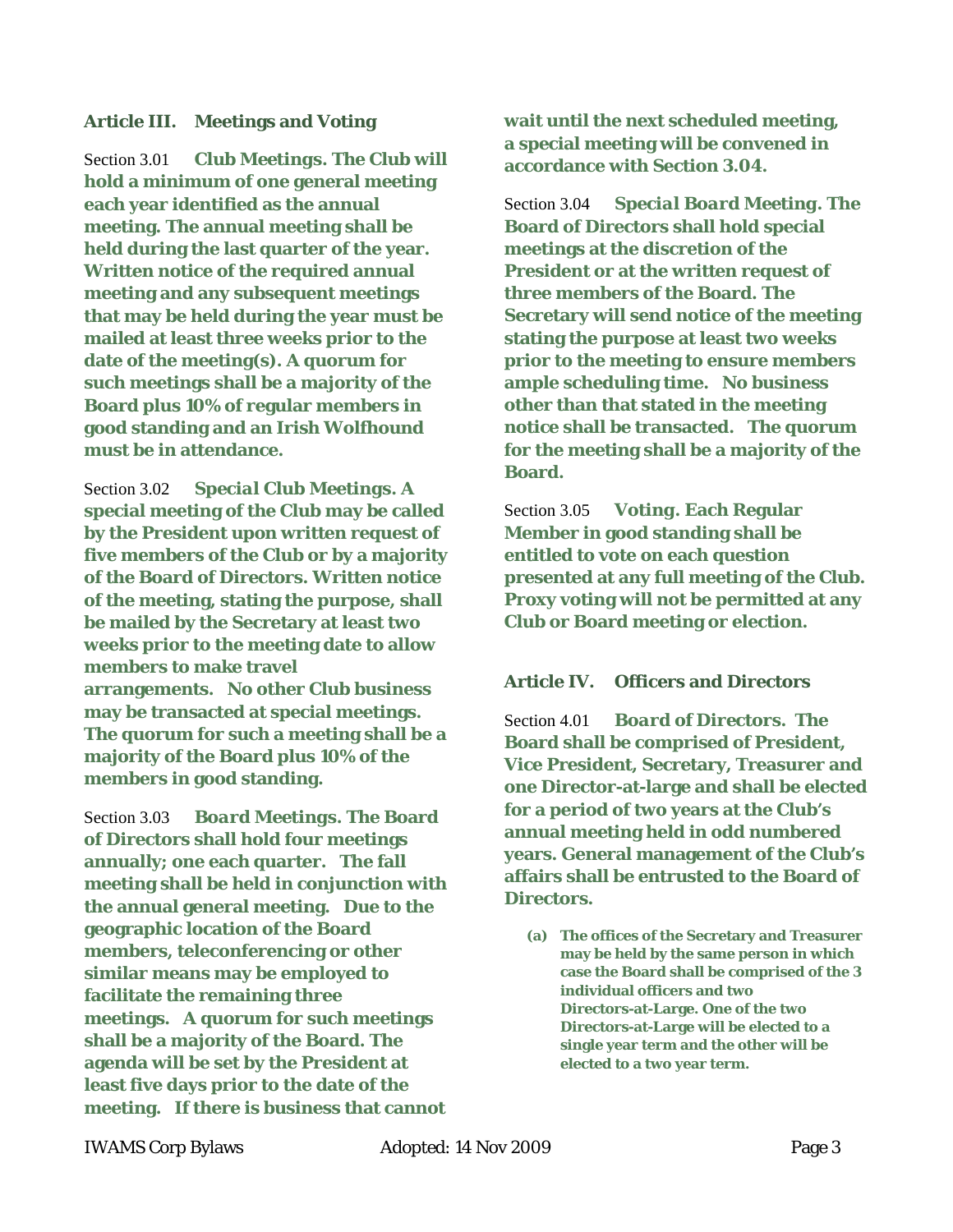Section 4.02 *Officers.* **The Club's Officers, consisting of the President, Vice President, Secretary and Treasurer shall serve in their respective capacities both with regard to the Club and its meetings and the Board and its meetings. Officers shall serve without compensation, but they may receive recompense for reasonable out-of-pocket costs advanced on behalf of the Club upon approval by the Board.** 

- **(a)** *The President* **shall preside at all meetings of the Club and of the Board, and shall have the duties and powers normally appurtenant to the office of President in addition to those particularly specified in these bylaws and/or required by law.**
- **(b)** *The Vice President* **shall have the duties and exercise the powers of the President in case of the President's death, absence or incapacity.**
- **(c)** *The Secretary* **shall keep a record of all meetings and activities of the Club and of the Board and of all matters of which a record shall be ordered by the Club. The Secretary shall have charge of the all correspondence, notifying members of meetings, notifying new members of their election to membership, notifying officers and directors of their election to office, keeping a roll of the members of the Club with their addresses, and carrying out such other duties as are prescribed in these bylaws.**
- **(d)** *The Treasurer* **shall collect and receive all moneys due or belonging to the Club. Moneys shall be deposited in a bank designated by the Board, in the name of the Club. The books shall at all times be open to inspection by the Board and a report shall be given at every meeting on the condition of the Club's finances and every item of receipt or payment not before reported.**

Section 4.03 *Vacancies***. Any vacancies occurring on the board or among the officers during their term shall be filled**  **until the next annual election by a majority vote of all the then voting members of the Board at its first regular meeting following the creations of such vacancy or at a special board meeting called for that purpose; except that a vacancy in the office of President shall be filled automatically by the Vice President and the resulting vacancy in the office of Vice President shall be filled by the board.**

#### <span id="page-3-0"></span>**Article V. Election of Directors and Officers**

Section 5.01 **The election of successors of officers and directors whose terms of office are due to expire at the end of the year shall take place at the annual meeting. Officers and directors for the ensuing year shall be elected by secret, written ballot from among those nominated in accordance with this [Article V.](#page-3-0) The newly elected officers and directors shall take office by operation of these bylaws at 12:01 A.M. on the first day of January immediately following their election.**

Section 5.02 **Each retiring officer and director shall confer with and advise the successor during the remainder of the term of office following the annual meeting to the extent required to ensure a smooth transition and shall, within 10 days of January 1, turn over to the successor in office all properties and records relating to that office.** 

#### Section 5.03 *Nominations***:**

**(a) No person may be a candidate in a Club election who has not been nominated. During their third quarterly meeting the Board shall select a nominating committee consisting of**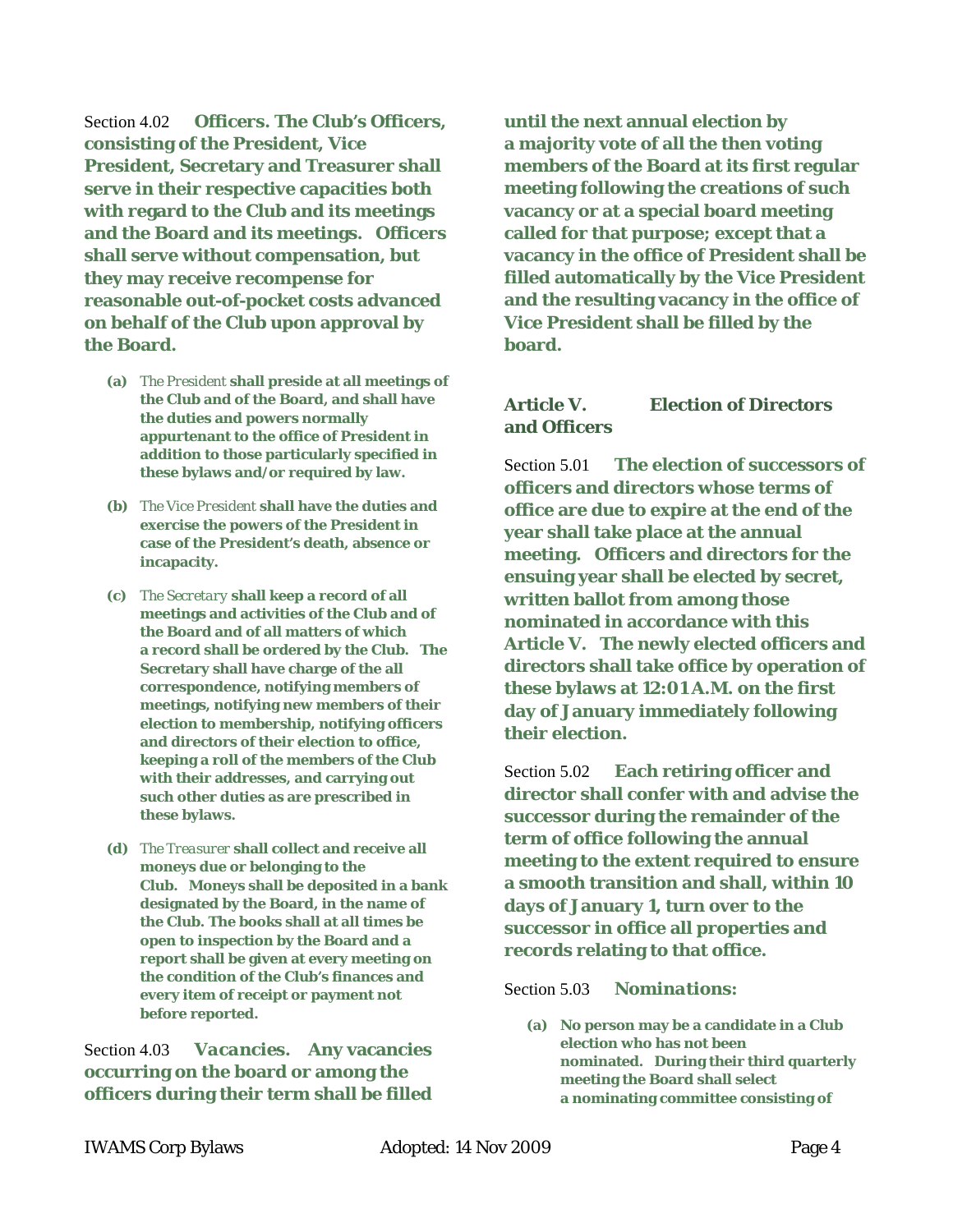**three members and two alternates, not more than one of whom may be a member of the Board. The Secretary shall immediately notify the committee members and alternates of their section. The Board shall name a chairperson for the committee, and it shall be the duty of the chairperson to call a committee meeting.** 

- **(b) The Committee shall nominate one candidate for each office, and the appropriate number of candidates in accordance with [Section 4.01](#page-2-2) of these bylaws for the other positions on the Board. After securing the consent of each person so nominated, the committee shall immediately report their nominations to the Secretary in writing.**
- **(c) Upon receipt of the nominating committee's report, the Secretary or the Secretary's designee shall, two weeks prior to the annual meeting, notify each member in writing of the candidates so nominated.**
- **(d) Additional nominations may be made at the annual meeting by any member in attendance provided that the person so nominated does not decline when proposed. Furthermore, if the proposed candidate is not in attendance at this meeting, the nominator shall present to the Secretary a written statement from the proposed candidate signifying the nominee's willingness to be a candidate. No person may be a candidate for more than one position, except for Secretary and Treasurer.**
- **(e) Nominations cannot be entertained or accepted at the annual meeting or in any manner other than as set forth herein.**

Section 5.04 *Election:* **The nominated candidate receiving the greatest number of votes for each office shall be declared elected. The nominated candidate for Director-at-Large who receives the greatest number of votes for such position shall be declared elected. If one individual is nominated and elected as** 

**both Secretary and Treasurer, then the person to hold a one-year directorship shall be the one elected with the fewest votes.** 

Section 5.05 *Term Limits.* **No individual shall be nominated nor elected to serve in the same officer capacity for more than three (3) consecutive terms.**

#### **Article VI. Committees**

Section 6.01 *Standing Committees.* **The Board may appoint standing committees of one or more members in good standing to advance the work of the Club in such matters as education and public information, rescue, community service, membership, programs, and other fields which may be well served by committees. The actions of such committees shall always be subject to the final approval of the Board.**

Section 6.02 **Special committees may also be appointed by the Board to aid it on particular projects.**

Section 6.03 **In all cases, committees shall be guided by a charter detailing the function of the committee, terms of membership, types of activities, and financial responsibilities. These charters shall be maintained on file with the Secretary with copies to all interested Club members. Irrespective of the terms of committee charters, each committee shall continue in existence only at the pleasure of the Board of Directors.** 

Section 6.04 *Termination of Committee Appointment.* **Any committee appointment may be terminated by a majority vote of the full membership of the Board upon written notice to the**